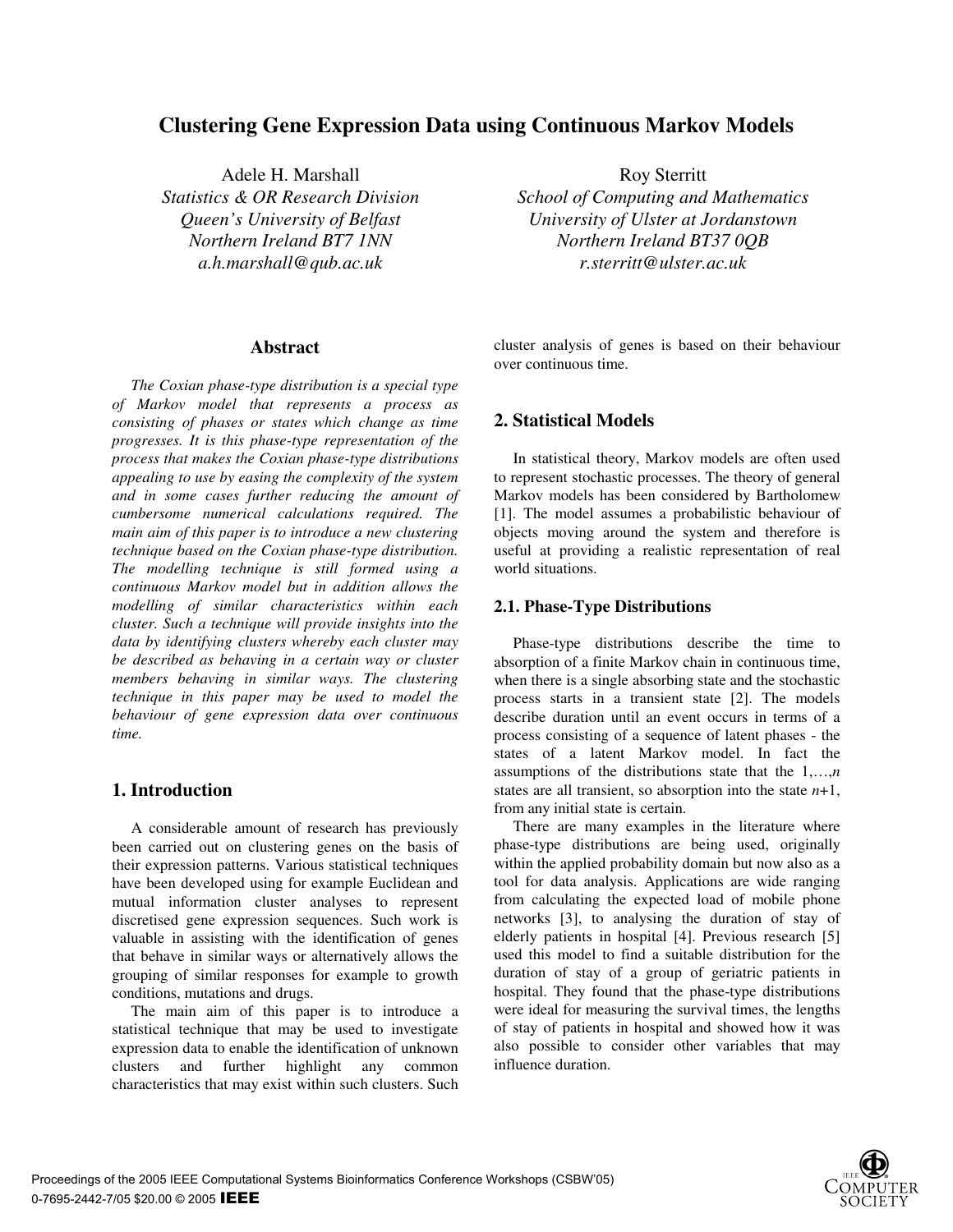For example, the length of time a patient spends in hospital can be thought of as a series of transitions through phases such as: acute illness, intervention, recovery, or discharge. As such, phase-type distributions can represent the diverse nature of the patient lengths of stay where there may be a large variation in the amount of time patients spend in hospital.

By using matrix notation to represent phase-type distributions, the calculations become more manageable replacing the somewhat cumbersome numerical integrations that can occur in many situations. In addition, the distributions have the ability to describe detailed information about the behaviour of the stochastic models while also allowing the *lack of memory* property to exist. Another benefit in using phase-type distributions is that in most instances the models can be generalised to include almost all continuous distributions [2] such as the exponential (one phase), the Erlang and mixed exponential distributions.

The phase-type distribution relates directly to the statistical approach known as survival analysis.

### **2.2. Survival Analysis**

Survival analysis is a statistical methodology which models duration until a particular event occurs. The time (in months, weeks, or days) is measured from the beginning of the follow-up of an individual until the event occurs [6]. This is commonly known as survival time as it measures the length of time that an individual survives. The event, often referred to as a failure, is usually a negative individual experience such as the occurrence of death, disease incidence or relapse from remission ([7], [8]).

Kleinbaum [6] discusses examples of survival analysis such as predicting the length of time in remission for leukaemia patients, heart transplant patients' time until death and the time taken by subjects to complete specified tasks in a psychological trial. These are all considered to be survival analysis problems due to the nature of the data where there is an outcome variable of time until an event occurs. Other examples, discussed by Collett [9], include the prognosis of women with breast cancer where survival analysis is used to predict the survival prospects of breast cancer patients who may be developing secondary tumours.

**2.2.1. Censored Data.** A special feature of survival data is the possibility that the exact survival times of some individuals may be unknown and not observed

for the full time to failure [8]. This was initially a focus in clinical trials when at the close of a trial, or at the current time in the database, patients may have survived without ever experiencing the event. Alternatively the survival time of the patient may not be known due to the patient withdrawing from the study or being lost to follow-up during the study period. Such an incomplete observation of failure time is called *censoring* [6]. The measure of survival for these individuals is then referred to as the censored survival time measured from time of entry to the study until the last recorded time when the individual is in the study. To identify the censored data, a new variable is introduced,  $\delta$  where  $\delta$ =(0,1) random variable such that  $\delta$  = 1 if failure and  $\delta$  = 0 if censored.

This kind of censored data is referred to in the literature as right censored as the censoring has occurred after the individual has entered into the study, that is, to the right of the last known survival [9]. Left censored data occurs when the actual survival time for an individual is less than that observed, where the survival time is incomplete at the left side of the follow-up period.

**2.2.2. Functions of Survival Analysis.** In summarising survival analysis, there are three functions of central interest namely;

- the survivor function, denoted by S(*t*);
- the probability density function,  $p.d.f.$ , denoted by f(*t*), and,
- the hazard function, denoted by  $h(t)$ .

These three functions are mathematically equivalent, that is, if one of them is given, the other two can be derived [10].

Let *T* denote the random variable for a person's survival time. As *T* is a measure of time, the possible values of *T* will include all non-negative numbers. The actual survival time of an individual may then be defined as *t*. The survivor function is defined as the probability that an individual survives longer than *t*.

$$
S(t)=P(\text{an individual survives longer than } t)
$$
  
= P(T > t). (1)

Due to the generality of phase-type distributions, the estimation of parameters for the survival function and *p.d.f.* may become difficult. To overcome this problem the following Coxian phase-type distributions were introduced.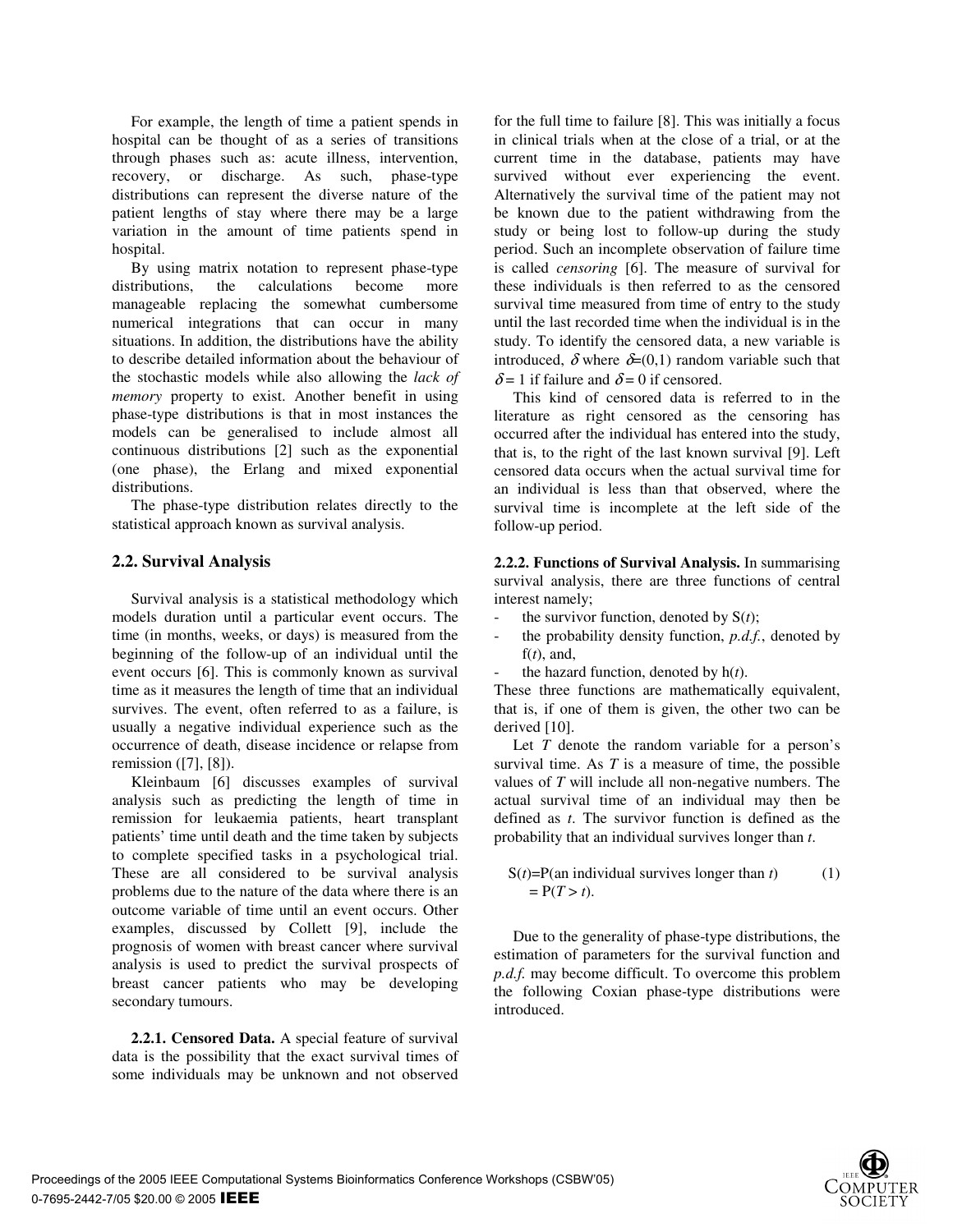#### **3. Coxian Phase-Type Distributions**

Coxian phase-type distributions [11] are a special type of phase-type distribution that describes the probability P(*t*) that the process is still active at time *t* [4] where the transient states (or phases) of the model are ordered. The process begins in the first phase but is restricted in the sense that it must either progress through the phases sequentially or enter into the absorbing state (the terminating event - phase *n*+1). In the case of medicine, transitions through the ordered transient states could correspond to various stages in the patients disease progression for example diagnosis, assessment, rehabilitation and long-stay care where patients eventually discharge, transfer or die.

A Coxian phase-type distribution  $\{X(t); t \ge 0\}$  may be defined as a Markov chain in continuous time with states  $\{1, 2, ..., n, n + 1\}$ ,  $X(0) = 1$ , and for  $i = 1, 2, ... n-1$ 

$$
\text{prob}\{X(t+\delta t) = i+1 | X(t) = i\} = \lambda_i \delta t + o(\delta t) \qquad (2)
$$

and for *i*= 1, 2, ...*n*

$$
\text{prob}\{X(t+\delta t) = n+1 | X(t) = i\} = \mu_i \delta t + o(\delta t). \tag{3}
$$

Here states  $\{1, 2, \ldots n\}$  are latent (transient) states of the process and state  $n + 1$  is the absorbing state. The transition from state  $i$  to state  $(i+1)$  through the ordered transient states is represented by  $\lambda_i$  while the transition from state  $i$  to the absorbing state  $(n+1)$  is denoted by µ*i*.

The Coxian phase-type distribution, illustrated in Figure 1, is defined as having a transition matrix **Q** of the following form, where the  $\lambda$ <sup>'</sup> and  $\mu$ <sup>'</sup> is are from Cox and Miller's [12] further developed theory of Markov chains defined by (2) and (3).

$$
\mathbf{Q} = \begin{pmatrix}\n-\left(\lambda_1 + \mu_1\right) & \lambda_1 & 0 & \dots & 0 & 0 \\
0 & -\left(\lambda_2 + \mu_2\right) & \lambda_2 & \dots & 0 & 0 \\
\vdots & \vdots & \vdots & \ddots & \vdots & \vdots \\
0 & 0 & 0 & \dots & -\left(\lambda_{n-1} + \mu_{n-1}\right) & \lambda_{n-1} \\
0 & 0 & 0 & \dots & 0 & -\mu_n\n\end{pmatrix} . \tag{4}
$$

 Figure 1 is an illustration of a phase-type distribution where  $\lambda_i$  represents the transition from phase *i* to phase  $(i+1)$  and  $\mu_i$  the transition from phase *i* to the absorbing phase (*n*+1).



 **Figure 1.** Illustration of phase-type distributions

The system represents the continuous variable as notional partitions of time referred to as stages or phases of the system. An object will start in phase 1 of the system, stay there for a time period until it leaves the system or completely at a rate of  $\mu_1$ , or continue to stay in the process by moving into the next stage or phase, phase 2. The movement from phase 1 to phase 2 of survival time is represented by the rate,  $\lambda_1$ . The final transition is when the object leaves the system completely thus reaching the absorbing state of the process.

The survival probability that  $X(t) = 1,2,...,n$  is given by

$$
S(t) = p \exp \{Qt\}1
$$
 (5)

where

$$
\mathbf{p} = (1 \ 0 \ 0 \dots 0 \ 0),\tag{6}
$$

and **1** is a column vector of 1's and **Q** is the transition matrix as previously shown in (4). The *probability density function (p.d.f.)* of *T* then follows by differentiation:

where

$$
\mathbf{q} = -\mathbf{Q}\mathbf{1} = (\mu_1 \mu_2 \dots \mu_n)^{\mathrm{T}}.
$$
 (8)

 $f(t) = p \exp \{Qt\}q$  (7)

Previous work [13] has used this model to find a suitable distribution for representing the duration of stay of a group of geriatric patients in hospital.

### **4. Coxian Phase-Type Clustering (PhC)**

Clustering is a statistical process that partitions a data set into homogeneous groups or clusters of objects such that objects in the same cluster are more similar among themselves than to those in other clusters [14]. Given a dataset the clustering algorithm separates the objects or elements into clusters where objects within a cluster are alike in nature, that elements from different clusters have low similarity to each other and clusters are non-overlapping.

There are two main forms of clustering algorithm available namely, those that have supervised learning and those that are unsupervised.

This paper introduces a new clustering technique called Coxian Phase-type Clustering (PhC). PhC uses the Coxian phase-type distribution to cluster data according to an underlying continuous survival time. In doing so, the phases in the survival distribution are mapped onto clusters in the data set and common characteristics identified within each cluster using

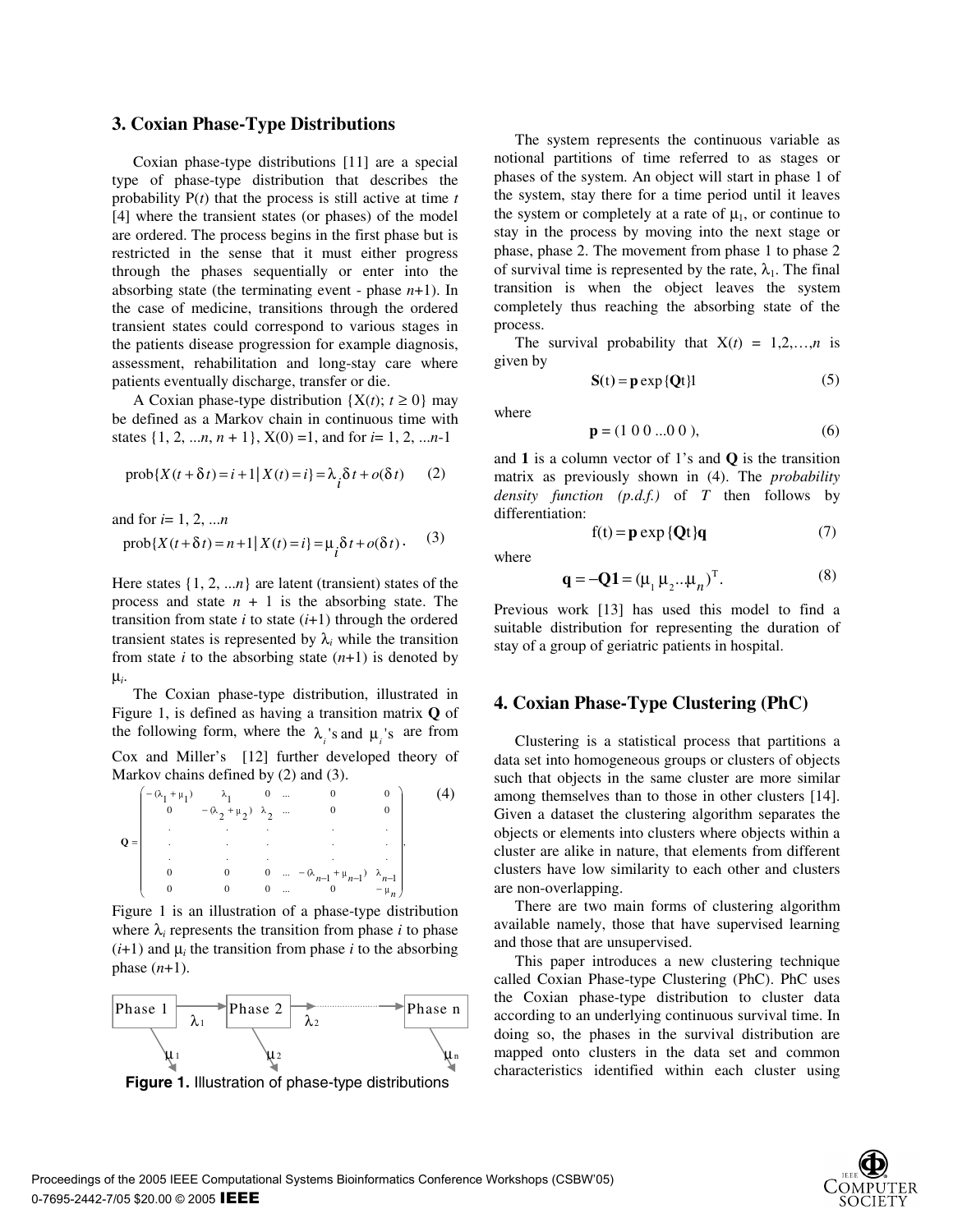standard statistical techniques.

#### **4.1. Motivating Example**

Preliminary work on this technique ([5],[13]) clustered patients in a data set according to their continuous survival times (length of stay) in a UK hospital. The data set was found to be best represented by 3 clusters of patient mapped from 3 survival phases. The three clusters of patient were interpreted as those in acute care in hospital, those in rehabilitation and those in long stay. On investigation of patients, those within each cluster possessed common characteristics and displayed similar behaviours. For example, those patients in the acute cluster mainly comprised of those patients who are discharged home or in such an acute state on arrival to hospital that they die after a short period of time. The second phase considered those patients who have a much longer duration of stay in hospital with quite distinguishable characteristics compared to the other 2 clusters in particular with respect to their admission reason to hospital, their dependency score and outcome on departure from hospital. This cluster mainly comprised of patients who eventually transferred to another form of care, such as nursing home care.

The third and final cluster was extremely useful in highlighting particular patients with very long, extreme lengths of stay in hospital. In fact, such patients are referred to in the UK National Health Service (NHS) as *bed blockers* as they should have been discharged from hospital a long time previous but instead are still using hospital beds blocking them from use by other patients. Some of the common characteristics of patients in this cluster include patient gender as female and age between 57 and 64 years (where the age range for the full data set is between 42-105 years).

As such, the study on patient length of stay demonstrated how the proposed clustering technique can provide insights into the data by identifying clusters whereby each cluster may be described as behaving in a certain way or cluster members behaving in similar ways. The paper concluded that the identification of patient clusters and common characteristics within such, offered huge potential for hospital managers and clinicians who had valuable insight into the overall management and bed allocation of the hospital wards.

### **4.2. Fitting PhCs**

The clustering technique is unsupervised in that the number of clusters can be determined by the fit of the data. Alternatively, if the number of clusters is previously known, the algorithm can be simplified to partition the data for that specified number of clusters.

In order to perform PhC, the Coxian phase-type distribution has to be fitted to the continuous time variable. The parameters of which can be estimated using the maximum likelihood function and the Nelder-Mead simplex algorithm [15]. The Nelder-Mead algorithm is a non-gradient approach which uses a simplex formed by a set of  $(n+1)$  mutually equidistant points in *n* dimensional space. The method compares the values of the function at the  $(n+1)$  vertices using the simplex which it then guides towards the optimum point during the iterative process. The three basic operations used to direct the simplex are reflection, expansion and contraction. The approach is considered a very robust, powerful technique.

# **Table 1. Coxian phase-type clustering algorithm Input: A dataset containing** *m* **objects, and**  Corresponding survival times  $t_i$  each for  $i^{\text{th}}$  object.

#### **Output: A set of** *c* **clusters with associated likelihood value**

#### **Method:**

- 1 Initialise variables  $c=0$ , likelihoodc\_1=0
- 2 Repeat
- 3 likelihood=0
- 4 *c*=*c*+1
- 5 define **p**, **Q**, and **q** for PhC with *c* clusters
- 6 for  $i = 1,..., m$
- 7 read survival time *ti*
- 8 likelihood
	- $=$  likelihood + log( $\mathbf{p} \times (\exp(\mathbf{Q} \times t_i)) \times \mathbf{q}$ )
- 9 end
- 10 estimate  $\lambda_i$  and  $\mu_i$  parameters using Nelder Mead algorithm and likelihood value
- 11 compare likelihood values for *c* clusters and *c*-1 clusters
- 12 likelihoodc\_1=likelihood
- 13 Until no change in Likelihood or insignificant change in likelihood

The PhC Algorithm, Table 1, begins by fitting a Coxian phase-type distribution with one phase, (when  $c=1$ ) corresponding to the exponential distribution, to the continuous survival data. This is implemented and parameters estimated using the Nelder Mead Algorithm along with the following likelihood function

$$
L = \sum_{i}^{n} \log \left( \mathbf{p} \exp\{\mathbf{Q} t_{i}\} \mathbf{q} \right).
$$
 (9)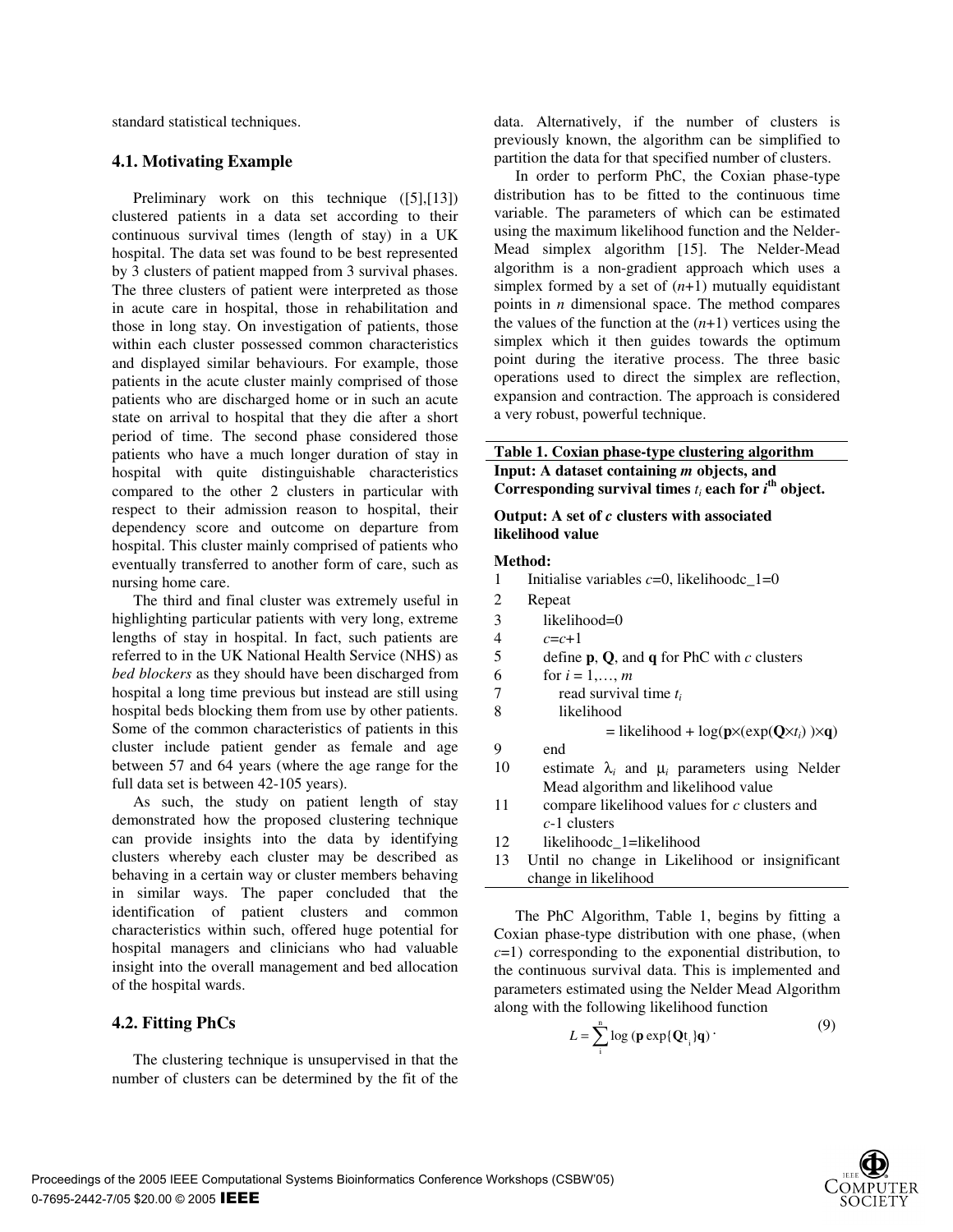The fitting process continues as a sequential procedure whereby a series of Coxian phase-type distributions are fitted and assessed. This is performed by repeatedly adding an additional phase to the distribution  $(c=c+1)$ , fitting the data, estimating the parameters for the distribution, calculating the likelihood of the new model and repeating the process until *c* phases are tried with the process terminating when there is very little or no improvement made to the fit from adding an additional phase. Such an approach may employ a series of likelihood ratio tests [8] to compare model likelihoods to assess whether there is significant improvement by adding an additional phase.

The PhC Algorithm is implemented using the MATLAB [16] mathematical software package to perform the likelihood ratio tests which determine the most suitable number of clusters for the data set.

The following formula is derived in order to represent the length of stay in terms of *k* phases. Let π*<sup>i</sup>* be the probability that an object leaves the system from Ph*i*. This can be calculated by taking the probability density formula for each phase or state as follows. For example when *i*=1, the *p.d.f.* is

$$
f(t) = p \exp\{Qt\} = \mu_1 e^{-(\lambda_1 + \mu_1)t}
$$
 (10)

and the probability that the object leaves the system from phase 1 is

$$
\pi_1 = \int_0^\infty \mu_1 e^{-(\lambda_1 + \mu_1)t} dt = \frac{\mu_1}{\lambda_1 + \mu_1} \,. \tag{11}
$$

Similarly,

$$
\pi_2 = \int_0^\infty \mu_2 e^{-(\lambda_2 + \mu_2)t} dt \int_0^\infty \lambda_1 e^{-(\lambda_1 + \mu_1)t} dt
$$
\n
$$
= \left(\frac{\lambda_1}{\lambda_1 + \mu_1}\right) \left(\frac{\mu_2}{\lambda_2 + \mu_2}\right),
$$
\n(12)

and

.

$$
\pi_{k} = \left(\frac{\lambda_{1}}{\lambda_{1} + \mu_{1}}\right)\left(\frac{\lambda_{2}}{\lambda_{2} + \mu_{2}}\right)\cdots\left(\frac{\lambda_{k-1}}{\lambda_{k-1} + \mu_{k-1}}\right). \tag{13}
$$

A data set of individuals or objects may then be divided into clusters according to their survival time, where the clusters are represented by  $c_k$  determined by the following equation:

$$
c_{k} = \left\{ x^{(j)} : m \sum_{i=1}^{k-1} \pi_{i} < j \leq m \sum_{i=1}^{k} \pi_{i} \right\},\tag{14}
$$

for  $k = 1, \ldots, c$  where  $x^{(1)}, \ldots, x^{(m)}$  represents the ordered survival time for each object and *m* represents the number of patients or objects in the data set. The characteristics within each cluster may then be examined to determine commonalities.

**4.2.1. PhC for Censored Data.** One feature considered by survival analysis is the inclusion of missing or censored data. This problem can be overcome for simplified cases of the coxian phase-type model by estimating survival using the EM (Expectation - Maximisation) algorithm [17]. For example, the EM algorithm can be used for data where say the outcome is typically missing since for some individuals for example when modeling time until relapse, the patients may not experience a relapse by the time the data collection ceases. For some models such incompleteness may be straightforwardly taken account of by incorporating appropriate terms into the likelihood functions. The likelihoods may then be maximised using the EM algorithm [17]. Use of the EM algorithm with phase-type distributions has been described by Aalen [18].

The approach is illustrated using the following two cluster model. Let  $x_1, \ldots, x_p$  be continuous survival time for say, patients who leave hospital alive. Let  $y_1, \ldots, y_q$ be the continuous survival time for those patients that are known to die whilst in hospital. Let  $z_1, \ldots, z_r$  be the continuous survival for those patients who have not yet left hospital, that is, those cases where outcome is unknown, the censored data. The likelihood function for patient survival is then:

$$
L = \prod_{i=1}^{p} (a\lambda_i e^{-\lambda_i x_i}) \prod_{i=1}^{q} (b\lambda_i e^{-\lambda_i x_i}) \prod_{i=1}^{r} (a\lambda_i e^{-\lambda_i x_i} + b\lambda_i e^{-\lambda_i x_i}) \qquad (15)
$$

The parameters *a*, *b*,  $\lambda_1$  and  $\lambda_2$  are then fitted to maximise the likelihood. Using the EM algorithm [17], this maximisation is achieved by replacing the incomplete data by its expectation in the expressions for maximum likelihood estimators for complete data. The following iterative equations are derived by differentiating the likelihood of the model and solving for the parameters *a*,  $\lambda_1$ , and  $\lambda_2$ 

$$
a^{(n+1)} = \frac{p + a^{(n)}r}{p + q + r}
$$
(16)  

$$
\lambda_1^{(n+1)} = \frac{p + a^{(n)}r}{\sum_{i=1}^{p} x_i + a^{(n)} \sum_{i=1}^{r} (z_i + (\lambda_1^{(n)})^{-1})}
$$
  

$$
\lambda_2^{(n+1)} = \frac{q + (1 - a^{(n)})r}{\sum_{i=1}^{q} y_i + (1 - a^{(n)}) (\sum_{i=1}^{r} (z_i + (\lambda_2^{(n)})^{-1})}
$$

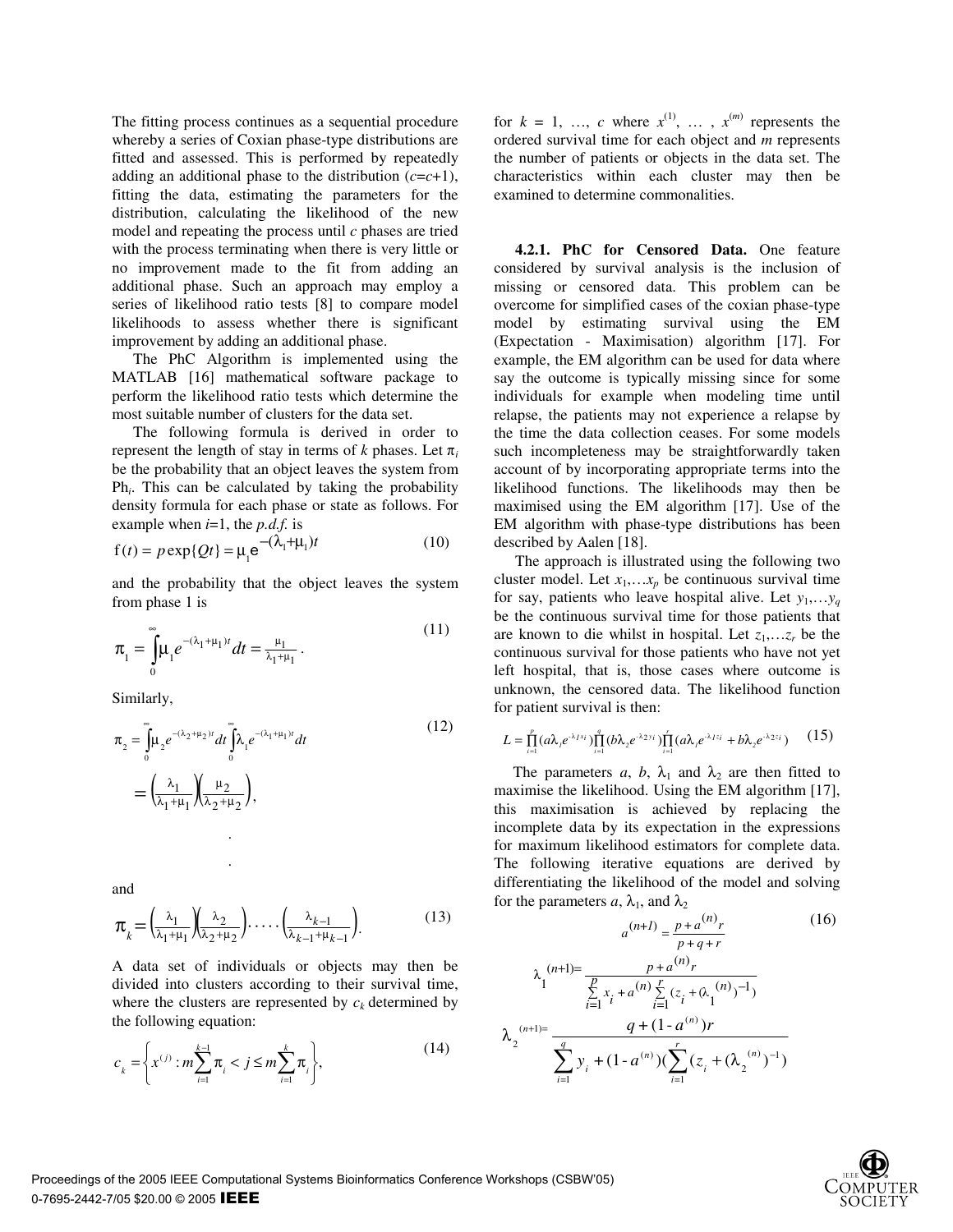In this two term case, *b* can easily be calculated by subtracting *a* from 1. Here the complete estimators of the probabilities *a* and *b* are just the proportions who leave hospital alive and dead respectively while the complete estimators of the exponential parameters are given by the number of discharges of the appropriate type (alive or dead) divided by the total time spent in the hospital. The EM iterations then estimate, for example, the number of live discharges in the incomplete data by the number of incomplete observations *r* multiplied by the probability *a* of these ending in a death. The expected time spent in hospital by a patient censored at *z* who eventually leaves hospital alive is  $z + \lambda_1^{-1}$ ; similar expressions may be obtained for patients who die in hospital. Dempster et al. [17] show that the iterative scheme converges to the maximum likelihood solution but may be slow. MATLAB [16] software may be used to speed up the process.

# **5. Clustering Gene Expression Data**

A fundamental progression in gene expression data analysis, was the application of techniques capable to identifying subsets of genes that possess similar expression patterns based on the analysis of gene expression data. Such techniques emerged in the form of clustering algorithms [19].

There has been tremendous research and development in clustering gene expression data, both in terms of standard statistical clustering techniques currently in existence and the emergence of new methods specifically focused on gene expression data. Clustering can help identify groups of genes that have similar expression patterns under various conditions or across different tissue samples [20].

The application of current statistical techniques include the widely known and well accepted methods of survival analyses mainly the Kaplan Meier (KM) technique, log-rank test and Cox Model ([6],[8]). Such applications involve the modeling of phenotypes, the observable or measurable traits of an individual as produced by its genotype and the environment.

The approach relates gene expression profiles to survival phenotypes by first grouping tumour samples into several clusters based on gene expression patterns across many genes, and then to use the Kaplan-Meier (KM) curves or the log-rank test to indicate whether there is a difference in survival time among different tumour groups [19]. Alternatively the Cox model has been used to model survival outcome based on clusters of gene expressions across different samples [21].

However, the Cox's model intrinsically assumes proportional hazards, that is the instantaneous or immediate potential per unit time of failure, given that the survival up to time *t* is proportional [7].

Li and Gui [21] also use Cox's model to develop an extension of the partial least squares method to construct predictive components which model survival. Similar to principle component analysis (PCA), the method examines the relationship among the variables and identifies linear combinations of the original variables as predictors. In addition to PCA, the method makes use of the response variable in constructing the latent components. However, the technique cannot accurately handle continuous survival distributions. As is the case with the cluster analysis system introduced by Eisen et al. [20] for analysing genome-wide expression data from DNA microarray hydridization.

Meltzer et al. [22] comment that new algorithmic approaches are required to accommodate the complexity of underlying rules of genome function emphasizing the particular importance in approaches which help identify critical genes and pathways which are essential to tumour growth and survival.

# **5.1. PhC of Gene Expression Data**

As stated by Golub et al. [23], one of the most promising applications of gene expression analysis is the classification of tissue types to their gene expression profiles. This paper proposes the PhC technique as a method capable of doing just that. The application of the Coxian phase-type clustering technique to microarray data has the potential of greatly assisting the prediction of various clinical phenotypes based on the gene expression profile. This is similar in nature to the example discussed earlier in this paper where a continuous survival time is clustered according to some further information concerning the objects in the data set. When considering microarray data, the survival time could be for example the time a patient survives after treatment or the time to cancer relapse. The clusters will then be represented by linking gene expression profiles to the survival variable. Identification of the clusters is comparable to identifying different streams of behaviour within the heterogeneous data and relating these to survival phenotype. For example the different clusters could be considered as groups of patients or genes who are at varying degrees of risk to a negative experience such as time until cancer recurs in the body or time *t* until death. These degrees of risk are related to phenotype.

Due to the continuous nature of the Coxian phasetype distribution and its ease of representation as a

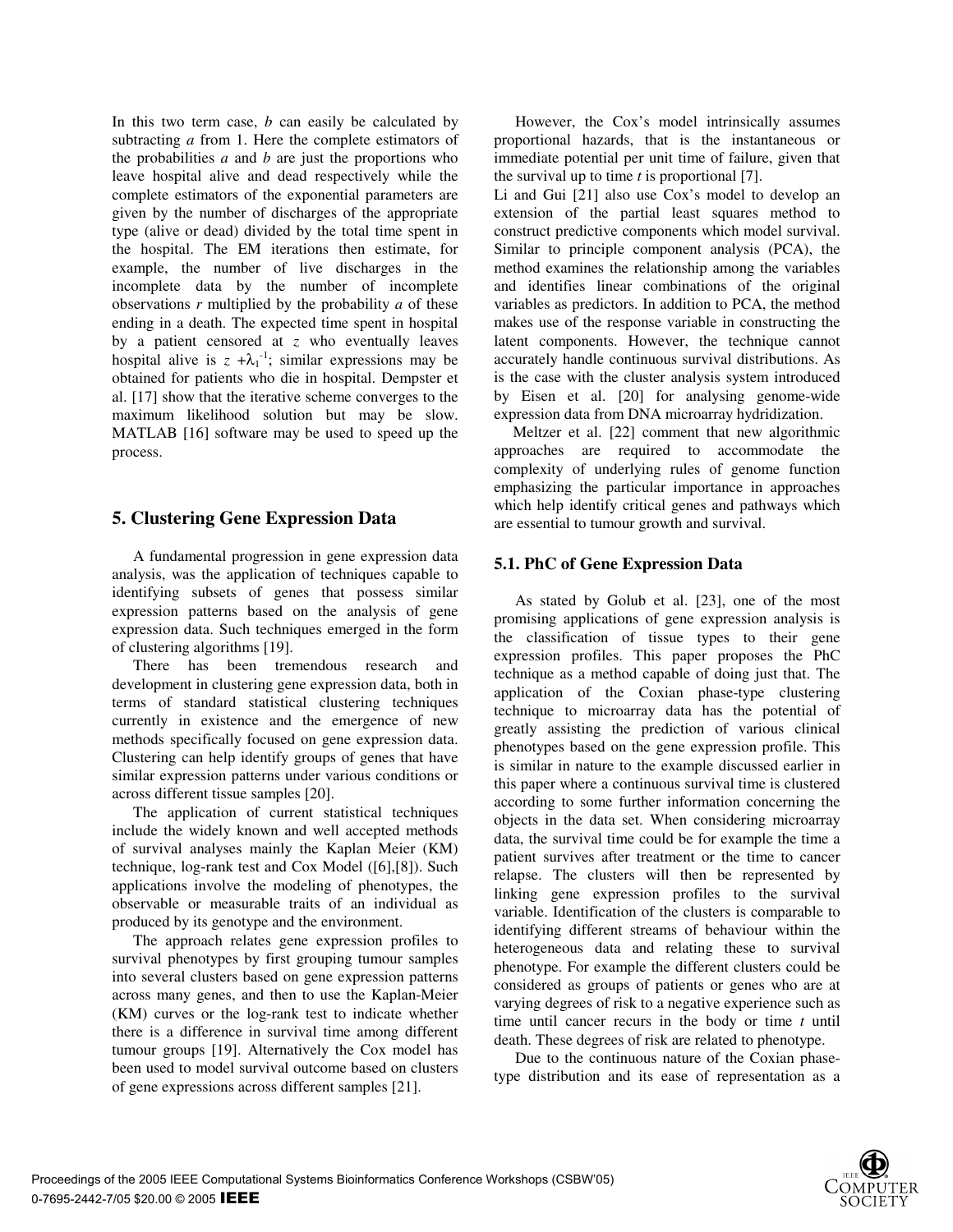survival function, the resulting PhC model could be used to estimate hazard functions for the different cluster of patient. Such developments will facilitate the modeling of future samples thus permitting the prediction of patient survival according to clinically relevant high and low risk groups.

It is without question the practical implications of being able to make predictions of this nature. Certainly the ability to predict patient survival opens up a wealth of opportunities in the healthcare domain.

Another application is that of pharmacogenomics, the study of whole genomes or substantial numbers of genes in order to assess drug responses. For example, pharmocogenomics could assist in the identification of large-scale differences in the patterns of gene expression in response to chemical compounds or to classify cancers for predicting different patient's survival or response to drugs, varying levels of drugs or other treatments.

In summary, the PhC technique provides opportunity to analyse gene expression data for many important applications for example to classify cancers or to assess drug responses in pharamcogenomics and drug discovery. Previous studies such as Golub et al. [23] have shown how gene expression data can distinguish between similar cancer types thus assisting with diagnosis and treatment. Additionally the PhC technique can be used to model the progression of disease as consisting of various states or clusters of health and disease, associated with which is a list of common characteristics for each cluster. Thus highlighting distinguishing characteristics for the different clusters and the features that identify an element as belonging to one particular cluster as opposed to any other. Such information can facilitate the prediction of future disease status and survival at the molecular level.

When considering time to remission of cancer patients, the large variability in the data often results in censored survival phenotypes. As previously discussed, there is also the possibility of extending the PhC procedure for censored survival times by utilizing the EM algorithm. The construction of such mutually uncorrelated components, based on microarray gene expression data, provides an opportunity to investigate the objects within the clusters to capture common characteristics and similar behaviours. These may then be used for future inference, for example once a cluster model is determined for the survival times and common characteristics identified, it may be used as a means of predicting the outcome and survival times of future patients.

Alternative techniques can enforce additional assumptions for example, in the Cox's proportional hazards model, the hazard functions are assumed to be in proportion to each other which is not always the case for gene expression data. Whereas other clustering algorithms require the specification of the number of clusters in advance or that the data is normally distributed.

Most algorithms produce poor partitions in presence of outliers while PhC can correctly reveal the structure of data and identify outliers simultaneously. Such versatility of the PhC models is partly due to the nature of the Coxian phase-type distribution capturing the structure of the data, which may be skewed, may contain outliers and may have censoring.

Indeed the nature of the PhC technique lends itself nicely to a plethora of applications within gene expression modelling.

# **6. Summary and Further Work**

This paper introduces a statistical procedure, the Coxain Phase-type Clustering technique (PhC) as a new method of separating data into groups according to the continuous survival of the objects in the data set. In doing so each cluster is considered to only contain objects that are alike as possible, that is, the objects within a cluster display similar characteristics. Objects that do not belong to the same cluster are expected to have significantly different characteristics. Such a clustering algorithm can be utilized to model gene expression data.

There is a growing wealth of research focused on clustering genes on the basis of their expression patterns. This has been both in terms of applying standard statistical clustering techniques currently in existence and the emergence of new methods with specific attention on gene expression data. However, there are drawbacks and in some cases additional assumptions associated with these techniques. As such the PhC model is introduced as an alternative method for investigating gene expression data to enable the identification of unknown clusters and then further highlight any common characteristics that may exist within such clusters.

The PhC model represents the continuous survival variable as a Coxian phase-type distribution, a special type of Markov model that represents a process as consisting of phases or states which change as time progresses. These phases are then the basis for the clusters of data. Such a technique has potential to be applied to many areas of gene expression modeling for